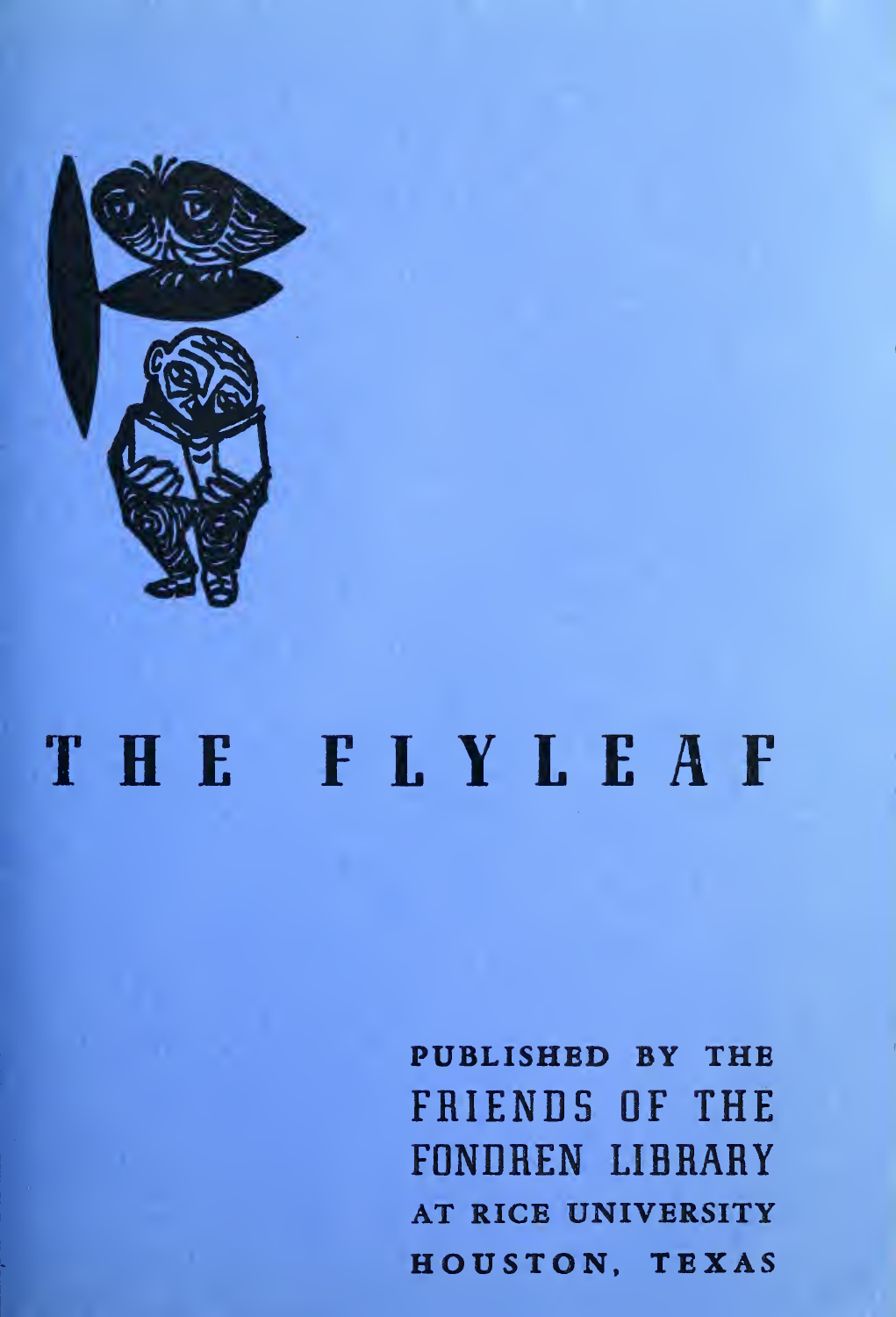

"都不跟他那一些手的吧。" 1. 机光谱染染料 (1) 4 分 (1) 9 分

( 前翼第一条的第一件)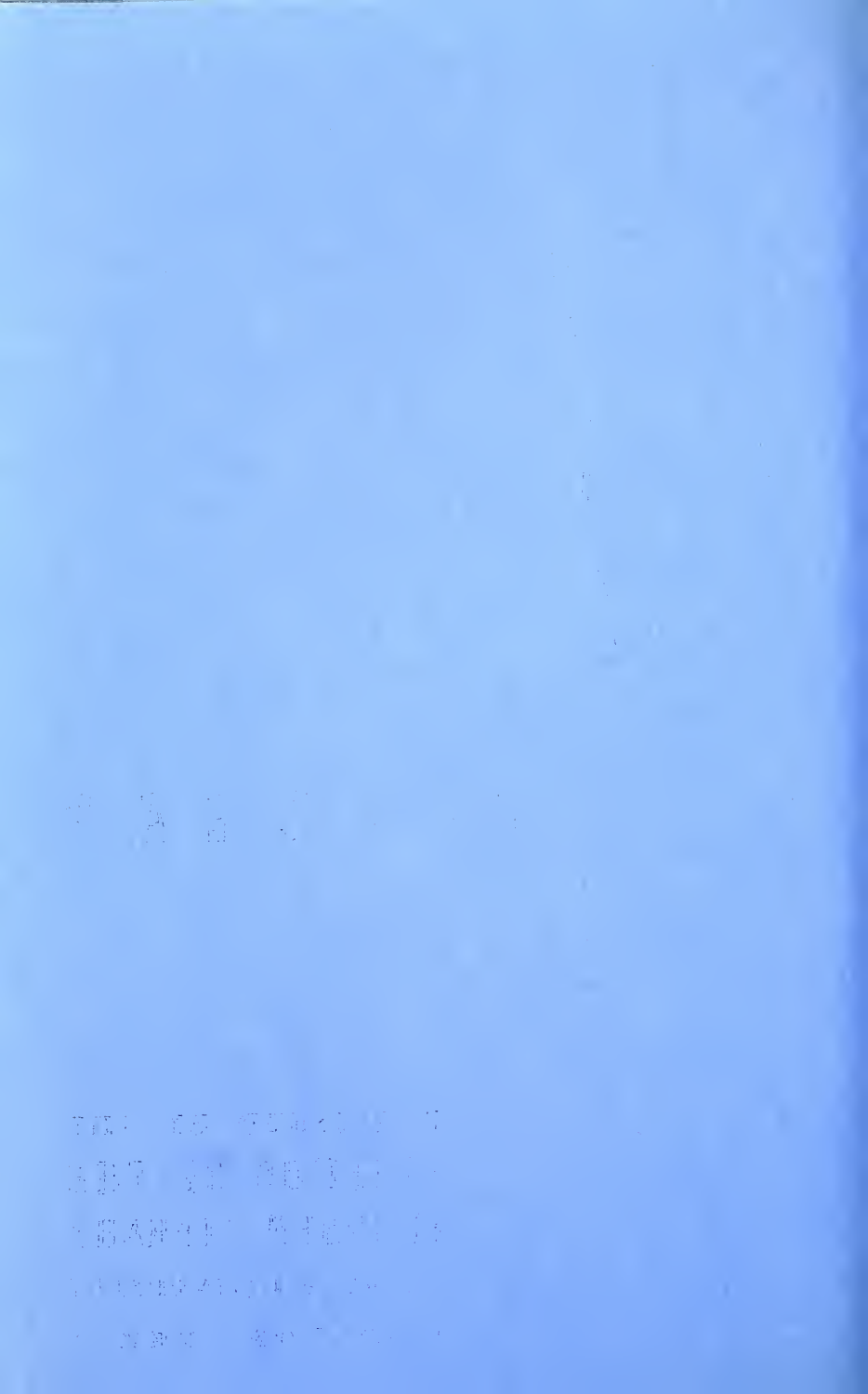### THE FIVIFAF

|                  |  | Quarterly  |
|------------------|--|------------|
| Vol. XVII, No. 3 |  | April 1967 |
|                  |  |            |

### CASIMIR BULAS, PH.D,

Many patrons of the Fondren Library will regret that ill -health forced the retirement of Dr. Casimir Bulas from his post as Acquisitions Research Librarian at the end of the academic year 1965-1966.

The story of Dr. Bulas is in a sense the story of his mother -country Poland. The War of 1939-1945 deprived him of his Professorship of Classical Archaeology at the University of Cracow, and his health was undermined by Nazi imprisonment and Communist persecution. After many hardships he made his way to the United States and joined the staff of the Fondren Library in 1952, during the librarianship of Dr. William S. Dix.

Dr. Bulas became known at once for his extraordinary linguistic ability, which was, of course, of the greatest value in a university library. In addition to his native tongue and to Classical Greek and Latin, which are his basic scholarly languages, Dr. Bulas is fluent in English, French, German, Italian, Modem Greek, Spanish and Russian. Dr. Bulas 's archaeological speciality was the Homeric Poems as illustrated in Greek art, but his most recent and greatest piece of scholarship is his English-Polish, Polish-English dictionary. This is the only modem work of its kind and will unquestionably be the authority for years to come.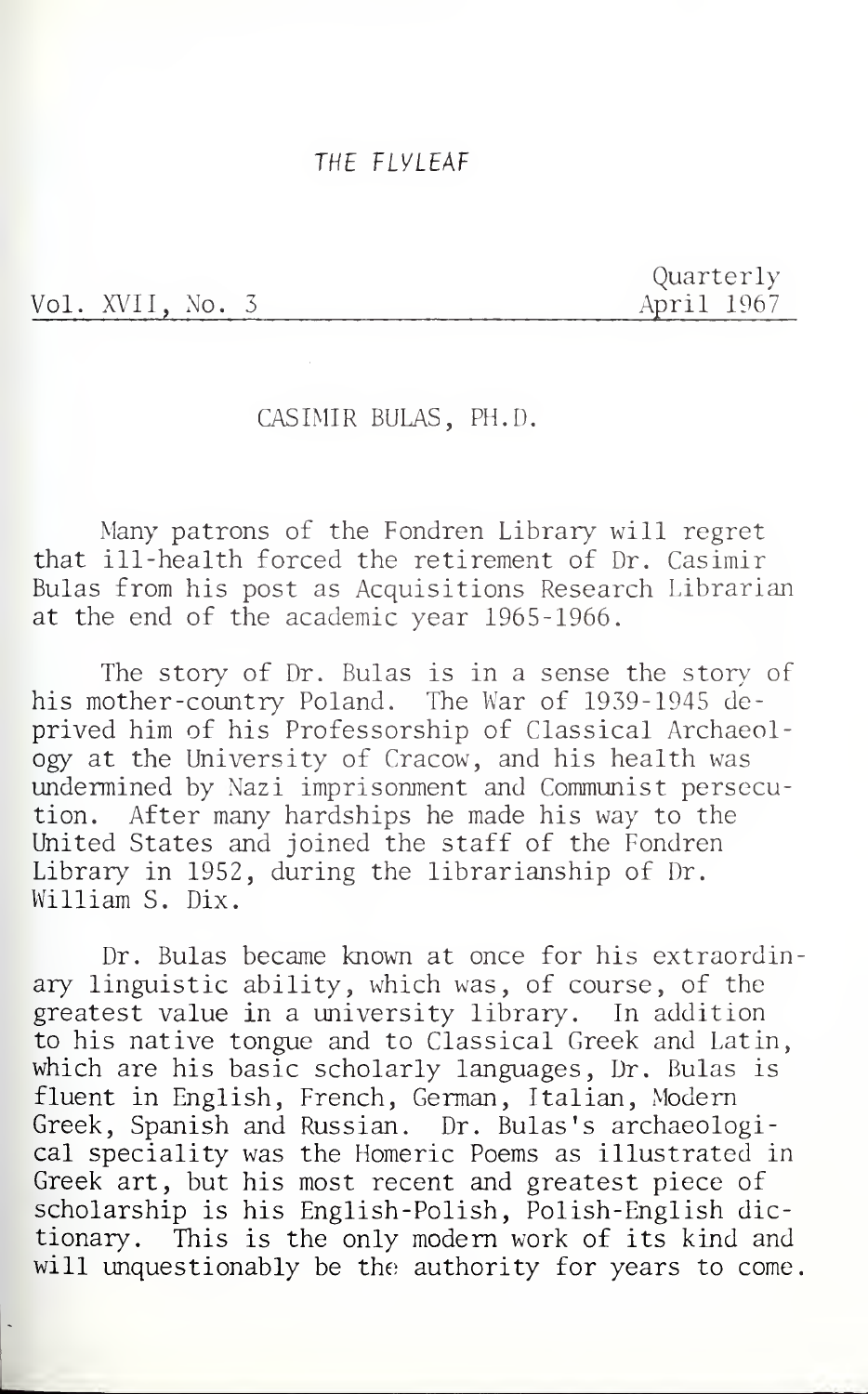At Rice, Dr. Bulas read all the dealers' catalogs and diligently searched for all the out-of-print items which members of the faculty requested. He never forgot a book, although his boxes of order slips became so voluminous that it was more than even such a linguist and scholar could do to keep abreast of everything.

Over the years, the Librarian received many notes from Dr. Bulas, each referring to an item for which he was searching, usually something which a faculty mem ber had requested from a dealer's catalog and which had been reported sold. Dr. Bulas was a true watchdog of the treasury and did not believe in paying ex orbitant prices. He had his favorites and his villains among the dealers and did not mince words in giving his opinion of the latter. He had a particular aversion to paying high prices for small books, whatever their rarity, and he never forgot a price. He was also a skeptic about first editions, especially those whose artificial value was based on minute differences of no scholarly significance.

The Fondren book budget is divided among the various departments of instruction, and the spending of the money is largely up to the faculty members themselves. In addition, there are a few general departments of the budget which are under the immediate control of the Librarian and his staff, and funds from these are used to purchase items of general use and to fill in gaps which the departments could not otherwise afford; in this connection the money con tributed by the Friends of the Fondren Library has been of continuous and significant assistance. The Librarian does not by any means pass upon every book to be purchased by the Fondren, but he has a particular interest in the special funds and a sort of reversionary interest in the others. Therefore, as the notes from Dr. Bulas indicate, he was called upon to act as a sort of referee about general purchases and to make final decisions about books which he had personally recommended.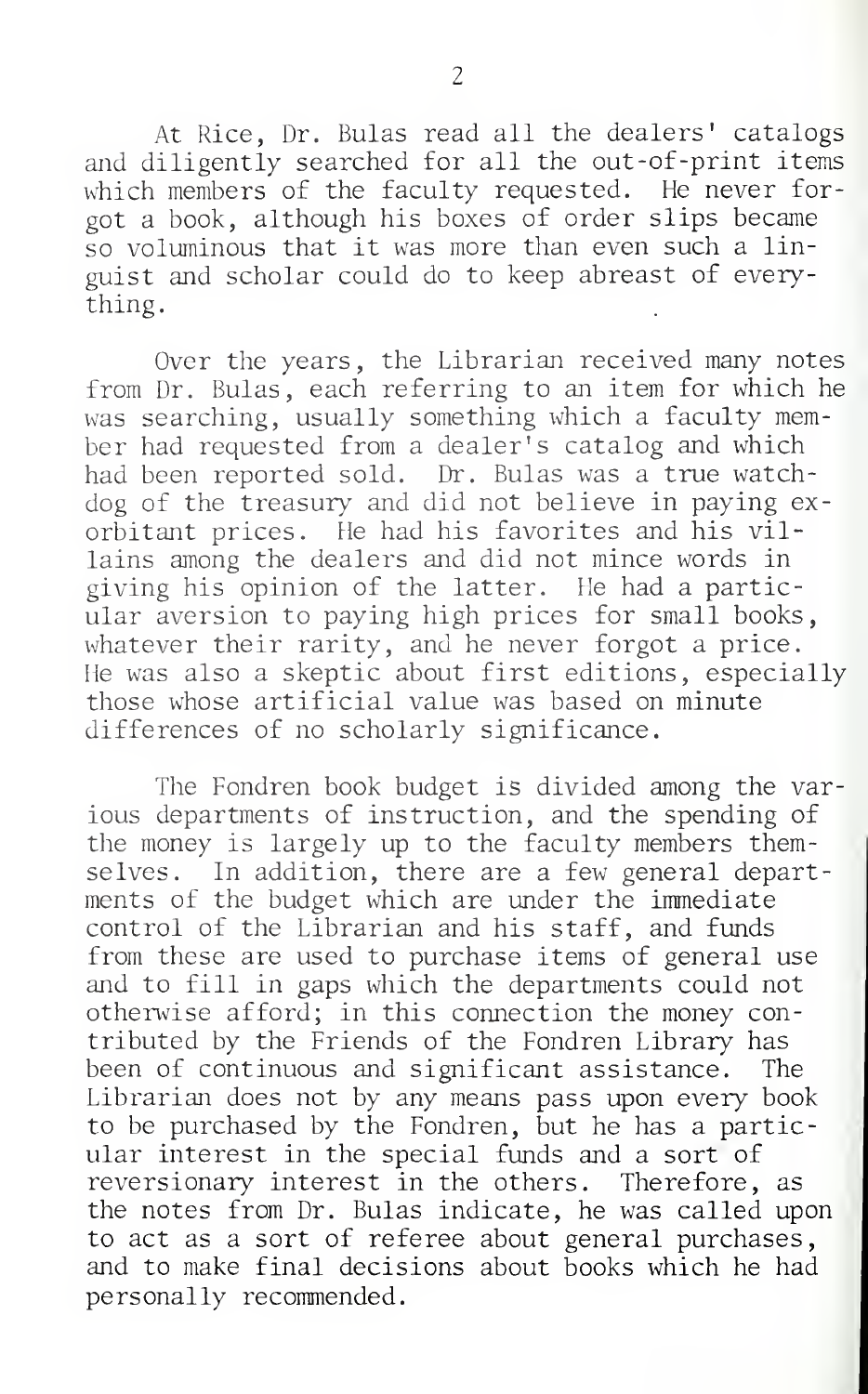In the belief that many readers of the FLYLEAF will remember Dr. Bulas and wish him well, and that all readers will enjoy his comments and perhaps leam a little more about library processes from them, the Librarian is making available a series of Bulas com munications , received over a long period of years , and treasured until this moment. The actual names of all individuals are, of course, completely concealed.

The first pair of items illustrate the difficulties confronting a searcher who is working from a dealer's catalog which has been marked by a faculty member. It indicates how inaccurate are many of the entries, but it is absolutely necessary to get them straight if we are to order the LC (Library of Congress) cards, or make our own according to uniform rules.

Also, and this is very important, it helps to ex plain why the person who ordered the book may later look in the card catalog under the dealer's entry, fail to find the book, and conclude that the book has not even been ordered, when as a matter of fact it may have been cataloged or may have been on our shelves all the time. Here are two examples of such a search, just as Dr. Bulas wrote them out for the benefit of a Librarian who was new to the profession and still believed everything he saw in a catalog:

### Example I.

Dealer's title: Milton, John: A manifesto of the Lord Protector etc., 1738.

Operations

- 1. Look in our main catalog under Milton: not here.
- 2. Look in LC catalog under Milton: not there.
- 3. Look in Brit. Mus. catalog under Milton: is here with cross reference: see England, Scotland & Ireland,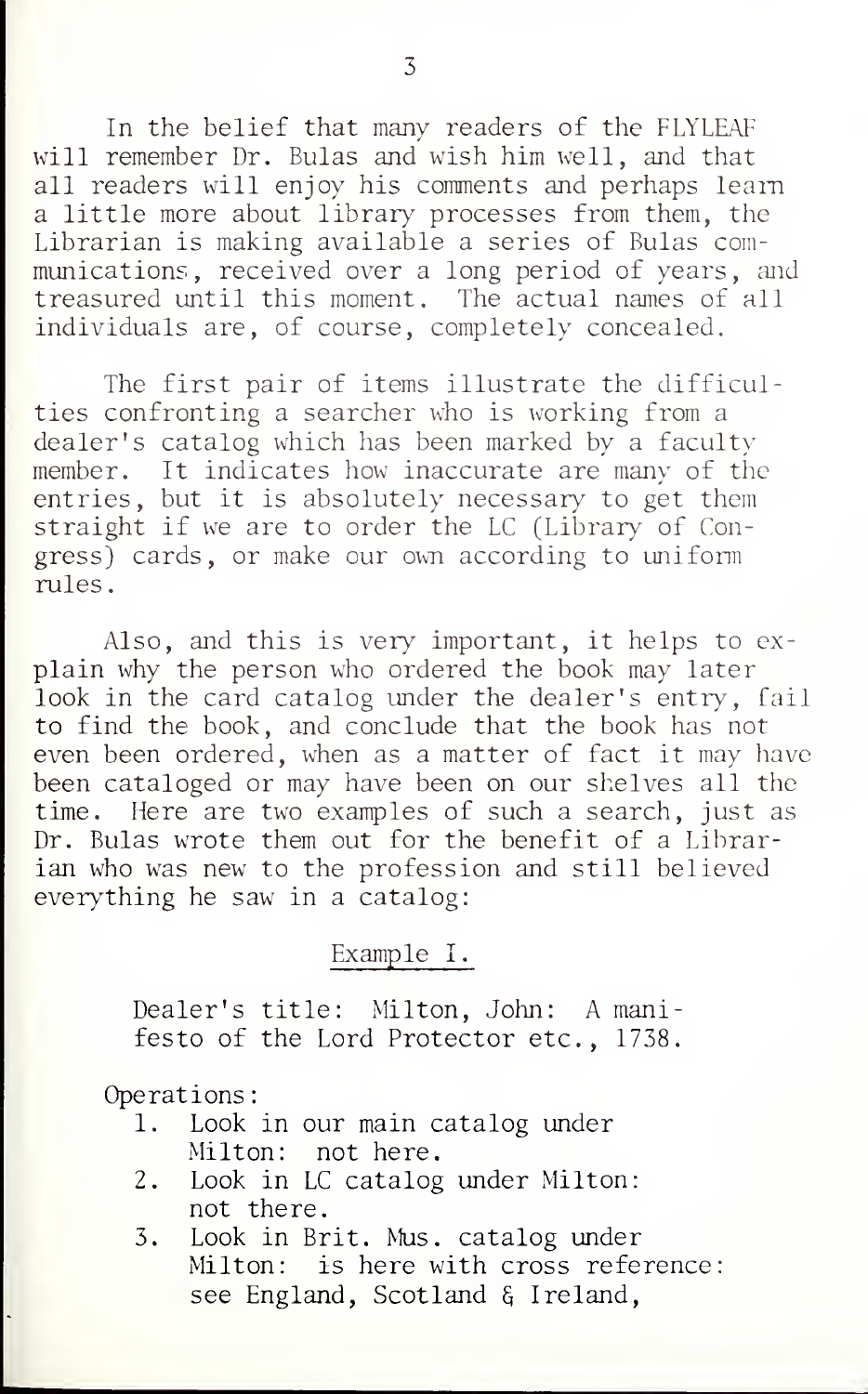Commonwealth.

- 4. Look in Brit. Mus. catalog under cross reference and find a detailed description of the book. Now, if you have a certain experience you should know that LC must have it somewhere under "Great Britain," which comprises 2 vols.
- 5. It depends on your experience and luck how long you search for the book in LC.

Here it is:

Great Britain. Sovereigns, etc., 1619-1658 (Oliver Cromwell) A manifesto of the lord pro-

tector. . written in Latin by John

Milton... now translated into English. 1738.

6. Look in our main catalog under the above entry because the book may be here or on order since we file the orders only under the main LC entry. After the book has come here, there will be also an added entry under Milton.

# Example II.

Dealer's item: Codex legum antiquarum. Frankfurt 1613.

Operations:

- 1. Look in our main catalog under Codex: not here.
- 2. Look in LC catalog under Codex: not there.
- 3. Look in German catalog of anonymous works under Codex and you find the editor: Lindenberg, Friedrich.
- 4. Look in LC catalog under Lindenberg: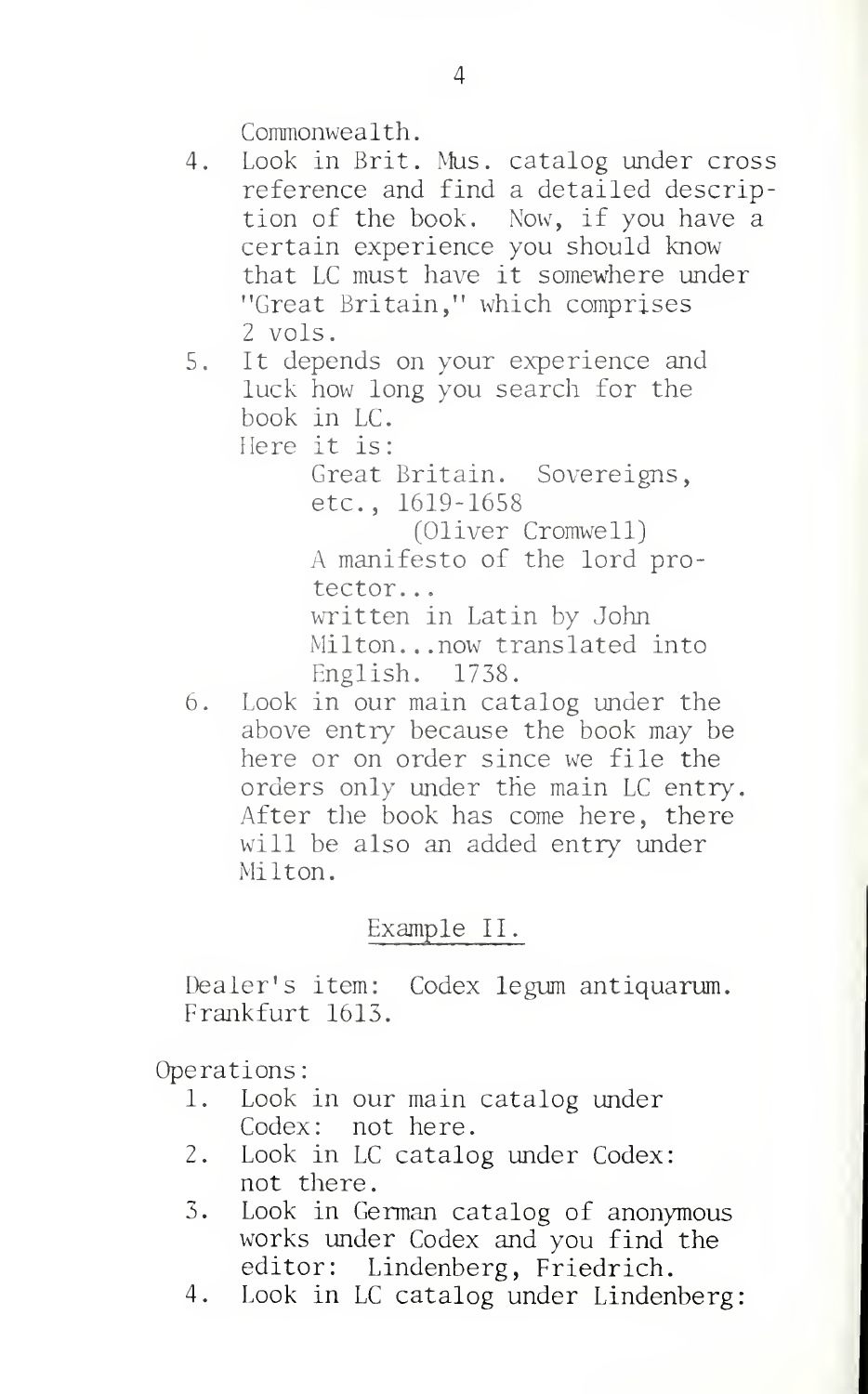not there.

- 5. Look in German biography under Lindenberg: not there.
- 6. Look in our main catalog under Lindenberg: not there but you happen to find: Lindenbrogius, Frederic, 1575-1648. This may be the man in spite of his French first name and Latin last name.
- 7. Look in LC catalog under Lindenbrog, Friedrich, and you find the very same book of 1613.

There is obviously a misprint in the German catalog of anonymous works because in German biography the man is under Lindenbrog. C.B.

The following notes are presented as is, without much explanation (some of the circumstances having been obscured by the passage of time) but all indicative of the Bulas nose for books:

In this catalog I looked rather at the prices than at the titles. C.B.

This book was charged  $$25.00$  by  $G \rightarrow$  two years ago. Here it is \$15.00, so <sup>I</sup> think we could take it. C.B.

<sup>I</sup> don't think we particularly need this and, besides, we have no money. C.B.

If we want books on the Civil War, we must pay through the nose. C.B.

<sup>I</sup> think very little of these prices because <sup>I</sup> Ordered the 1st edition of 1848 for \$9.50, while here the 1876 ed. is listed \$30.00. Both dealers are American. C.B.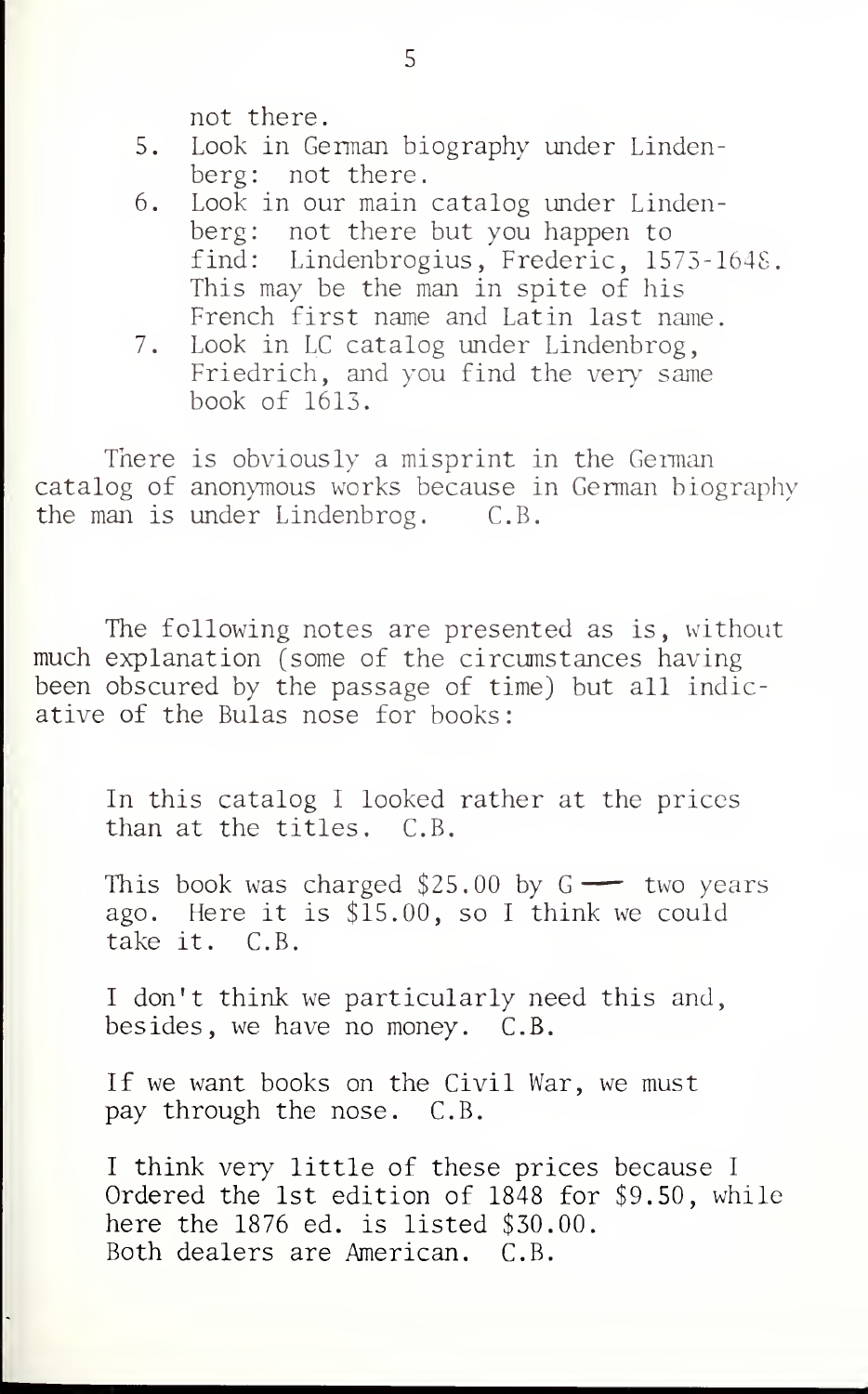These are expensive first editions and some re-editions (pp. 14-16). <sup>I</sup> don't know if we care. C.B.

It is for the first time that <sup>I</sup> find a quotation of the complete edition. The price is not bad: \$3.00 each volume. C.E.

This copy was sold, but the Italian dealer offered another copy at a much higher price. We thought it was too high, so we did not buy it. Now this copy from  $G \rightarrow$  is in 4 vols., calf, gilt. <sup>I</sup> think it is not overcharged. Prof.  $\breve{B}$  has been looking for this edition for a long time. C.B.

Tremendous bargains (if we care) . C.B.

I'm sure it's overpriced, but <sup>I</sup> have been keeping after this book for almost one year. C.B.

This is the last issue we are still lacking in the imposing set of Monumenta Germaniae Historica. A few days ago <sup>I</sup> located Vol. II, 2, in a German catalog, now we can get Vol. II, 1. These volumes were destroyed during the war, so this is a chance that may not present itself again. I'm very sorry for this outlay. C.B.

This is not a bad price since the price charged by a British dealer was \$9.80. <sup>I</sup> remember an American quotation of \$25.00, but <sup>I</sup> was prudent enough not to order it. This could be charged to Friends or dated July 1st. C.B.

<sup>I</sup> find the prices simply extravagant, so <sup>I</sup> can't send this catalog to anybody. See p.e. #112. Since one "i" is undotted and another "i" is broken, you pay it extra. C.B.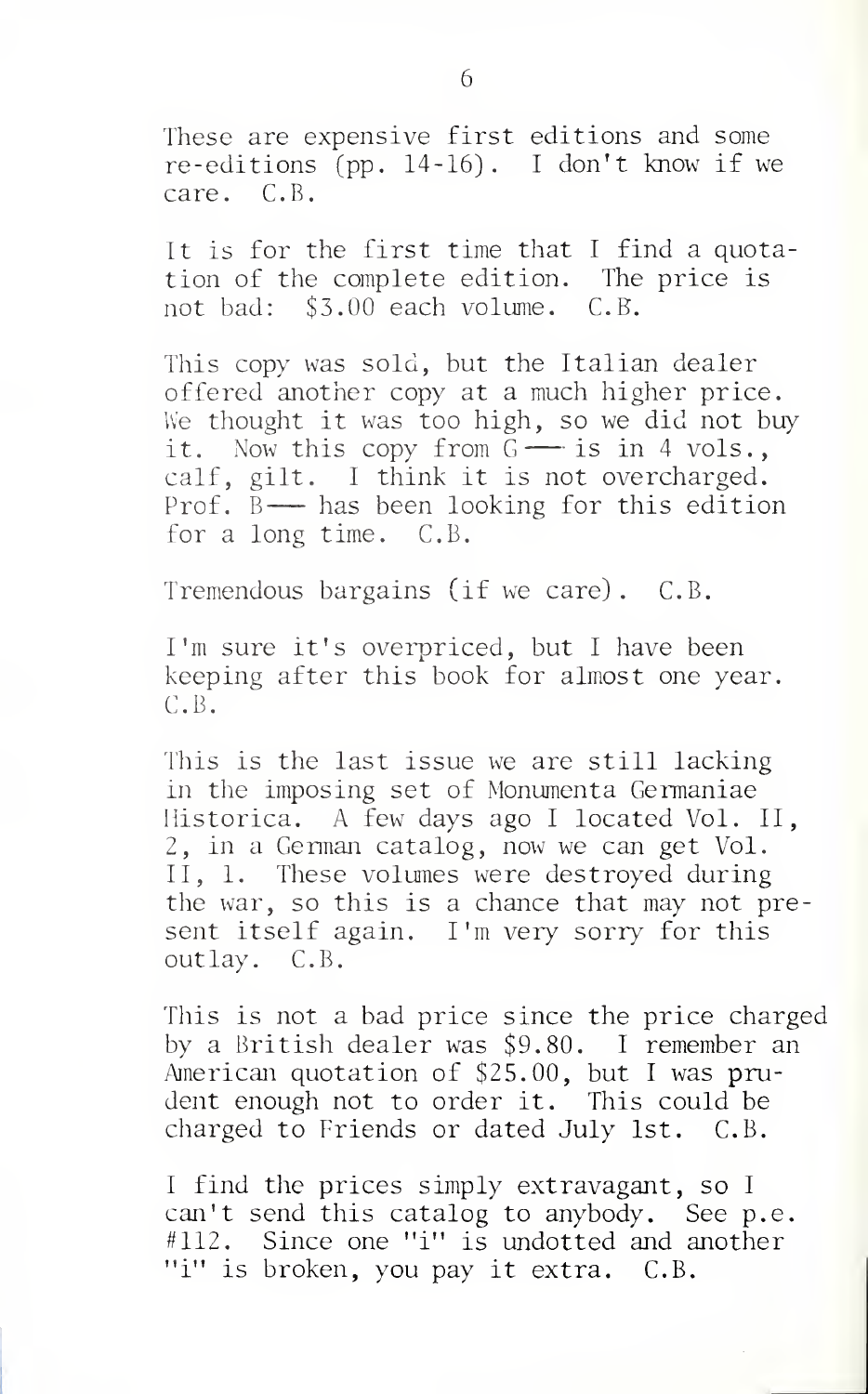"Guarda e passa." Dante, Inferno. C.B.

<sup>I</sup> hardly checked this catalog because of the appalling prices, but see  $#2\overline{2}$  on p. 5 just for curiosity PMurders in the Rue Morgue for  $$5000.00].$  C.B.

I don't buy from  $C \longrightarrow$  if only I can. His prices are mostly on the high side. C.B.

I persuaded Prof. G- into waiting, and here's the result  $\left[ \$2.80 \text{ instead of } $7.50 \right]$ . C.B.

It's only \$5.00 instead of \$60.00, but I don't think we need it  $\sqrt{a}$  remaindered French publication on jewelry and accessories] . C.B.

Who on earth will pay  $$185.00$  for  $#116$ ? I got it for \$3.00. Of course, it was the 1935 edition. The whole catalog has been keyed to that high note. [George Gissing, Workers in the Dawn, 3 v., 1st edn. 1935. C.B.

Incredible, but true. This book was sold by  $S \longrightarrow$  for \$29.00. Now I have found a quotation of \$7.25. I'm wondering whether we shall get it. C.B.

 $X \rightarrow$  is the most greedy and brazen-faced dealer I've ever come across. <sup>I</sup> have a hunch that he is cornering the best British books. <sup>I</sup> am cer tainly not going to line his pockets, but the prices of these three items are surprisingly good. C.B.

My excellent friend, Mr.  $C \longrightarrow$ , is an honest dealer, but he's not very lucky. Last Friday <sup>I</sup> received from him six orders back because the books are not available or they were in poor shape.  $Y \longrightarrow \text{ in } \mathbb{N}$  York is an extortioner, but he is the most clever dealer I've ever seen and he always offers clean and sound copies. C.B,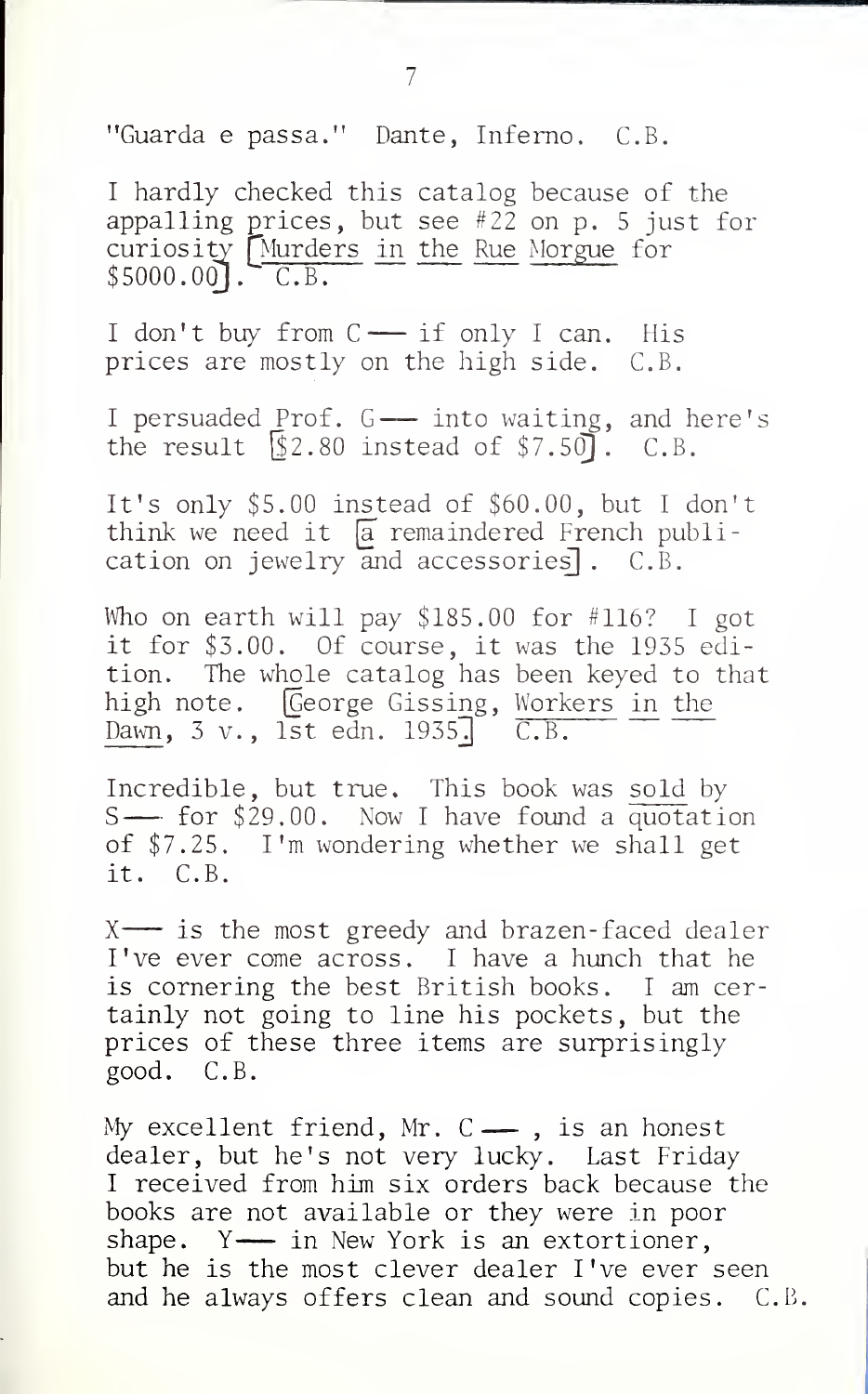This is the most blatant example of differences in prices I ever saw. A book of 1932 was rec-<br>ommended by Prof. T—— from B—— for \$12.50 and almost at the same time it was recommended by Miss  $T$  from a British catalog for \$3.50. I discovered it at the last minute and sent the order to G.B. That's why I'm always so disinclined against ordering British books in the U.S. unless it's a scarce item or it's actually badly wanted. C.B.

That man  $X \longrightarrow$  is lost to all shame. He charges \$45.00 for a book on Coleridge, published in 1924, 108 pages. <sup>I</sup> bought it not long ago at a reasonable price, of course. C.B.

There is a considerable difference in price  $\sqrt{\$2.75}$  against  $\$1.00$  in the original catalog], but this must be scarce. I found it only once in two years. Besides, Dr.  $T \rightarrow$  knew a lot about books , so <sup>I</sup> think we should get this book. C.B.

You told me a few months ago that \$10.00 for Wecter's The Hero in America was very high. Now the same dealer quotes the same book at \$20.00. <sup>I</sup> don't recommend buying it, sure enough. This is only to show you what is happening to the books lately. C.B.

I know that Prof. K- cares for this book very much, so we'll have to pay \$10.00. This is another example of  $X \rightarrow 's$  greediness and ruthlessness. C.B.

You approved, some time ago, \$150.00 from Special for Arkiv for Nordisk Filologi, 1888-1953, for Prof.  $W \longrightarrow$ . Now we are advised by the dealer that the set has been sold, but we can have another set for \$200.00. Since it's a big dealer in Copenhagen, I want to believe that he is not chiseling. C.B.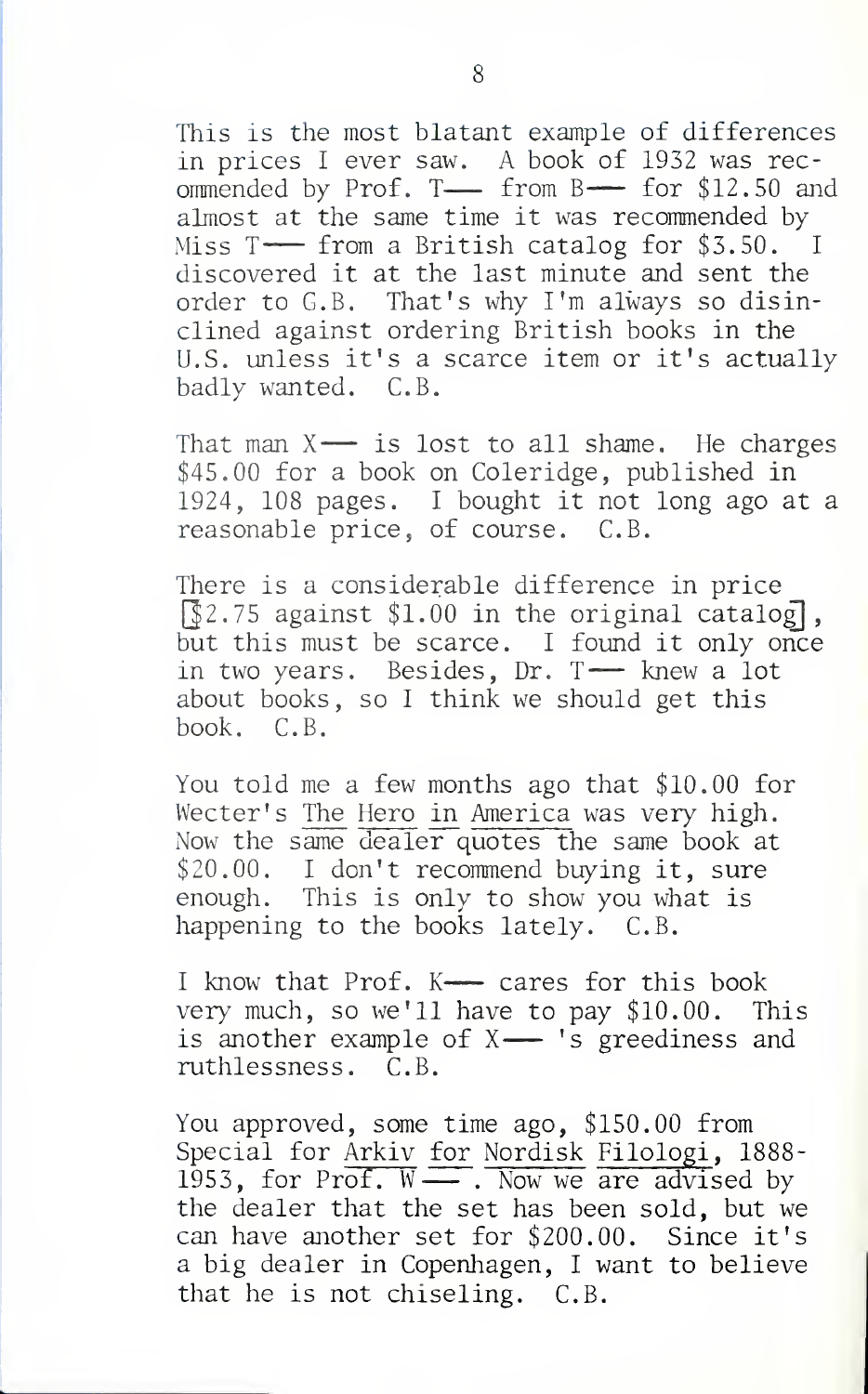Here's another pirate. <sup>I</sup> don't like sending want lists because the dealers always take advantage, but <sup>I</sup> did so in April and <sup>I</sup> am getting quotations from three dealers.... Please sign or reject the slips as you like. C.B,

We need not go to Canossa. Here's a quotation  $[$16.00]$  from a third dealer. The first quotation was \$19.00, but the rate of exchange was arbitrary, the second one was \$25.00. C.B.

This dealer issues thick catalogs, but I find hardly anything there. Besides, he mostly over charges the books. Take p.e. the slip here attached.... But if you need the book right now, you'll have to surrender. C.B.

That Dictionnaire des Antiquites Grecques et Romaines by Daremberg-Saglio in 10 vols, for \$200.00, which <sup>I</sup> recommended, has been sold. That was certainly a good price. It's a pity.  $C. B.$ 

This fills one of two small gaps in a very long run. C.B.

<sup>I</sup> am interested in this cyclopedia because there will be scores of items archeological entries signed by me, but <sup>I</sup> realize that the work is rather expensive (ab. \$430.00) though paid over a number of years. On the other hand, we have nothing of that kind and it will be a wonderful edition.  $C.B. P.S.: Prof. C \longrightarrow will be de$ lighted to have it, says he, provided it can be paid for from Special or Reference.

Please see #227  $\boxed{\text{The Criterion}}$  in this catalog. Prof. <sup>Y</sup>— was greatly interested in this periodical and wanted me to buy a lot of scattered numbers, but Dr. <sup>M</sup>— made objections saying that we should buy only complete volumes. Here's a small set. <sup>I</sup> would buy it because these are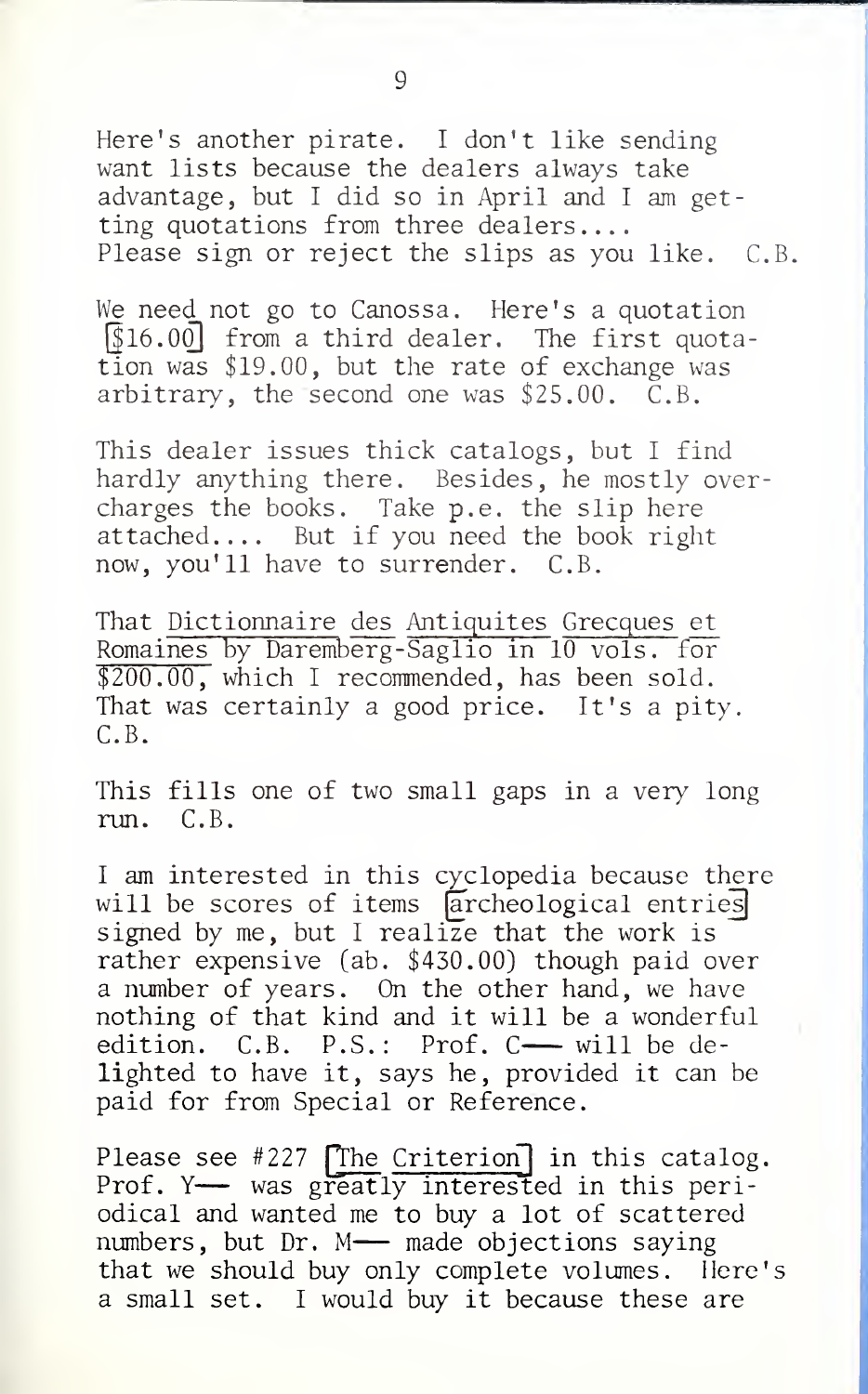the first three volumes. C.B. P.S.: I'm afraid it's gone.

This is a most unlucky item Thos. Bewick's Quadrupeds] . <sup>I</sup> have ordered it many times, various editions. Sometimes it is cheap, some times expensive. Lately <sup>I</sup> ordered it from the same dealer (F $\longrightarrow$  ) at the price of \$2.94, the 1800 edition, for Prof.  $D -$ . To-day I re-<br>ceived this postcard to the effect that he can't supply the 1800 ed. , but he offers a 1824 ed. for  $$6,30$ , calf bound. What should I do? C.B.

I send this back to you and I simply state that we do not have any of these books. <sup>I</sup> don't make any recommendations. C.B.

[On a catalog of a "clearance sale of old and rare books" $\left| \cdot \right|$ : This is all humbug because I never saw any catalogs with only the original prices. C.B.

Says Prof.  $D -$ : "This would make a nice gift for a Friend." C.B.

<sup>I</sup> send catalogs out only to the members of the faculty who still have some money. C.B.

German is already in the red, but this is a continuation and is only \$1.15. C.B.

<sup>I</sup> think these books can be charged to English, where there is still some money. As for the deficit in periodicals Mrs. J- is running, the dealers will be simply delighted to be paid after July 1. C.B.

This English catalog has been issued especially for Americans. <sup>I</sup> give just a few examples: p. 20 #169 Arber: the latest British offer was \$9.80. Here it is \$25.00, the highest price charged in U.S. It is still wanted by Prof.  $C \rightarrow$ .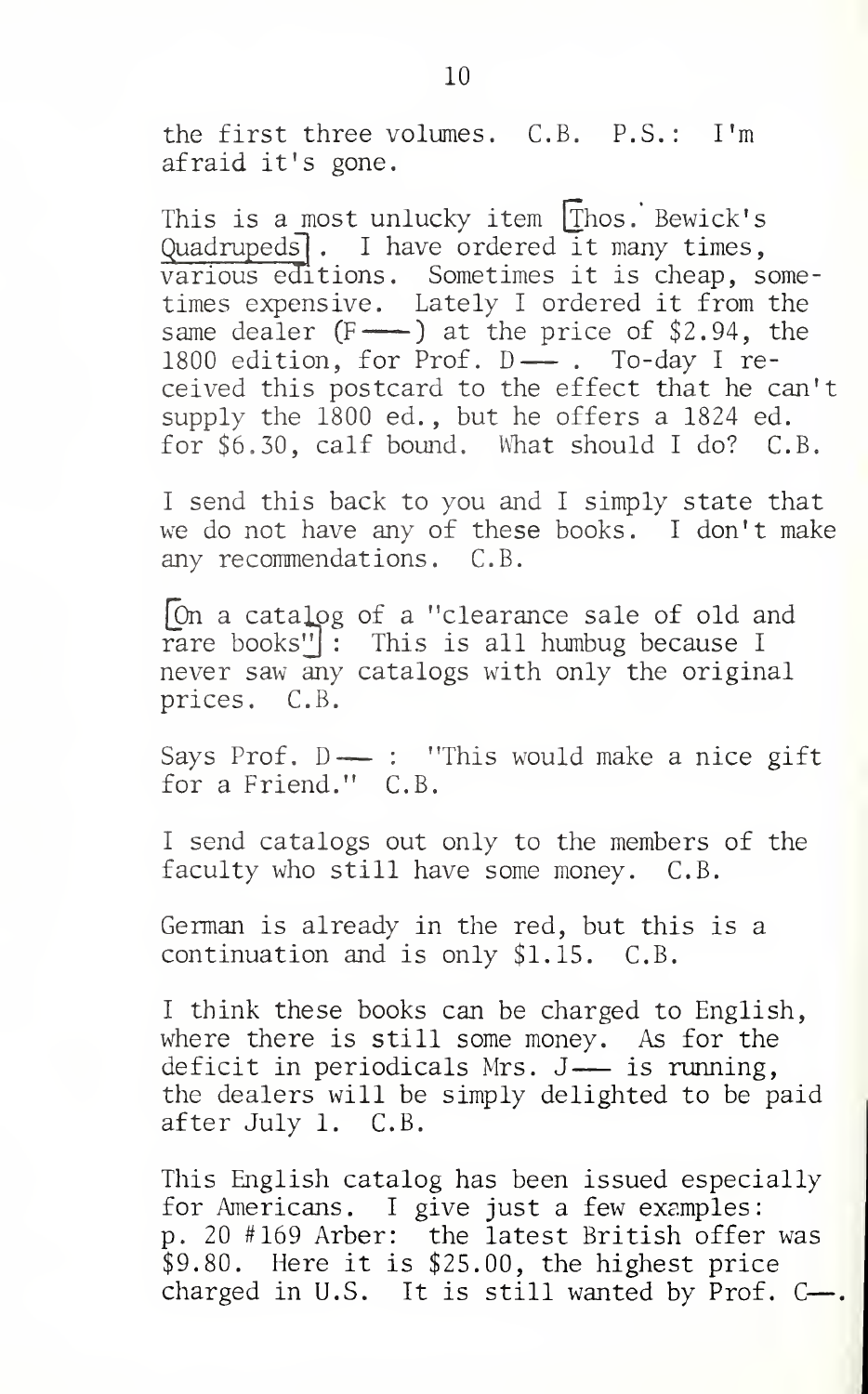p. 30 #291 Kane: this is the original edition, but the reprint of 1925 could be had here in this country for \$7.50. <sup>I</sup> hope to get it sooner or later. p. 37 #391 Saunders: the same edition quoted by  $\overline{H}$  in England at .85, here is it \$5.00. I think these examples speak for themselves. C.B.

This is obviously Knight's Penny Magazine, which we already have. Mrs.  $S \rightarrow$  concurs. But a burnt child dreads fire so <sup>I</sup> am not going to report it to Prof.  $M$ — who had been critical of objections to ordering certain items] . C.B.

You know the man better than <sup>I</sup> do. As usual, <sup>I</sup> find the books greatly overcharged, and I am not going to send this catalog to anybody. C.B.

<sup>I</sup> am not recommending this title, but this is a very important book |Bibliography of Proverbs| for special studies. We are building the library up "for eternity." C.B.

You told me much time ago that we did not care for anthologies, and I agree with you. I don't see the point of publishing this book unless it is meant for private readers and not for libraries. C.B.

|when the money was exhausted for a certain department] : I'll be sorry if <sup>I</sup> can't use this second string to the bow (and see what a difference  $\overline{pr}$ ice only half the original estimate). but a Polish proverb says that even Solomon can't pour out from an enpty vessel, or as the French put it: "Ou il n'y a rien, même le roi perd ses droits." C.B.

We have this book in 6 vols. Now we can get it in a one-volume edition. Do we actually need it? Do you know the oriental story? First a library carried by a caravan of camels, then a library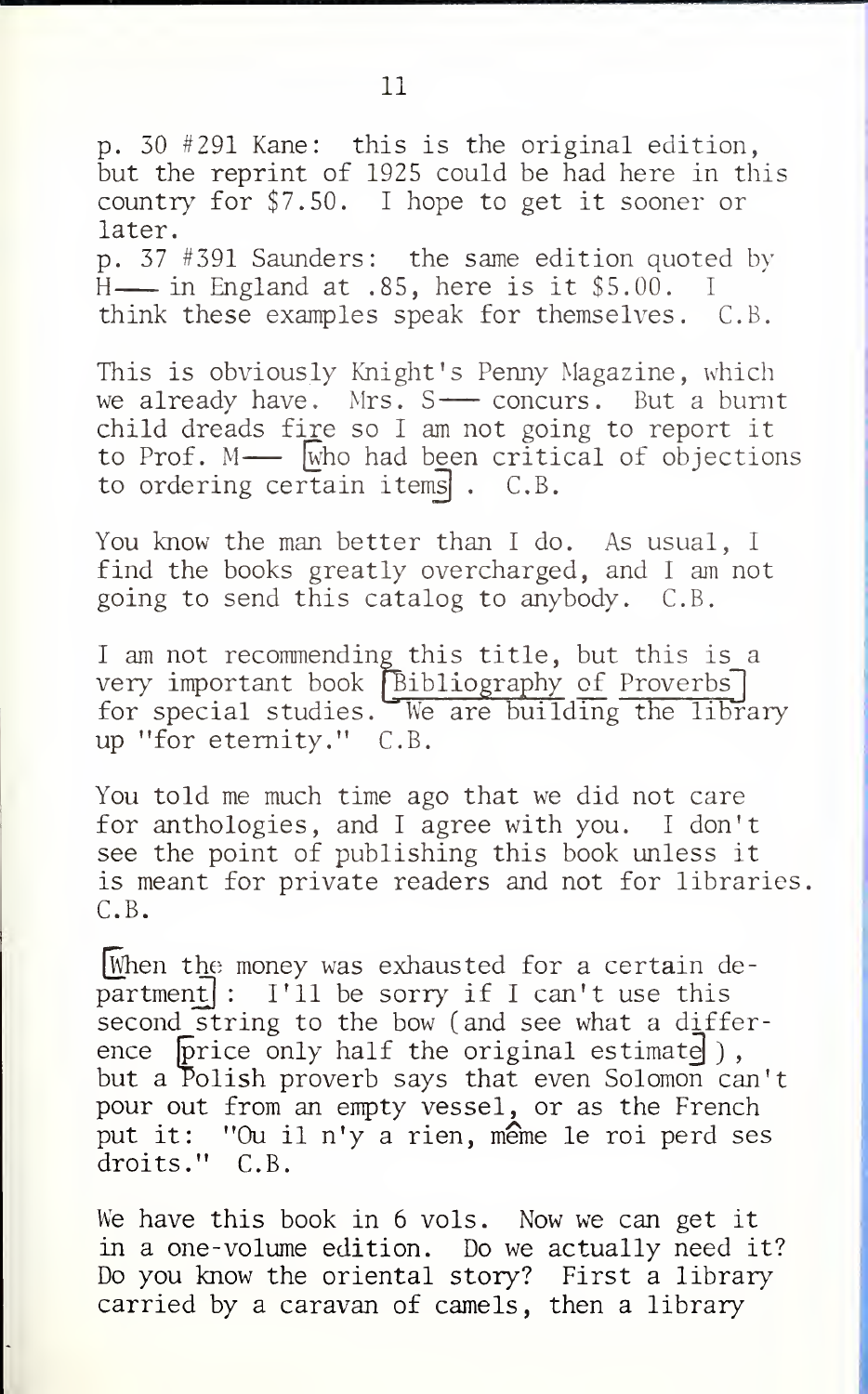carried by just one camel, then a book, but since the king was dying, the whole history of mankind was summarized for him in these words: "They were living, they were suffering, they were dying C.B.

The Librarian misses the scholarly stimulation of Dr. Bulas's presence and comments and assistance on many a difficult linguistic or bibliographical matter. He hopes that the readers of the FLYLEAF will now feel that they know Dr. Bulas a little better.

H.C.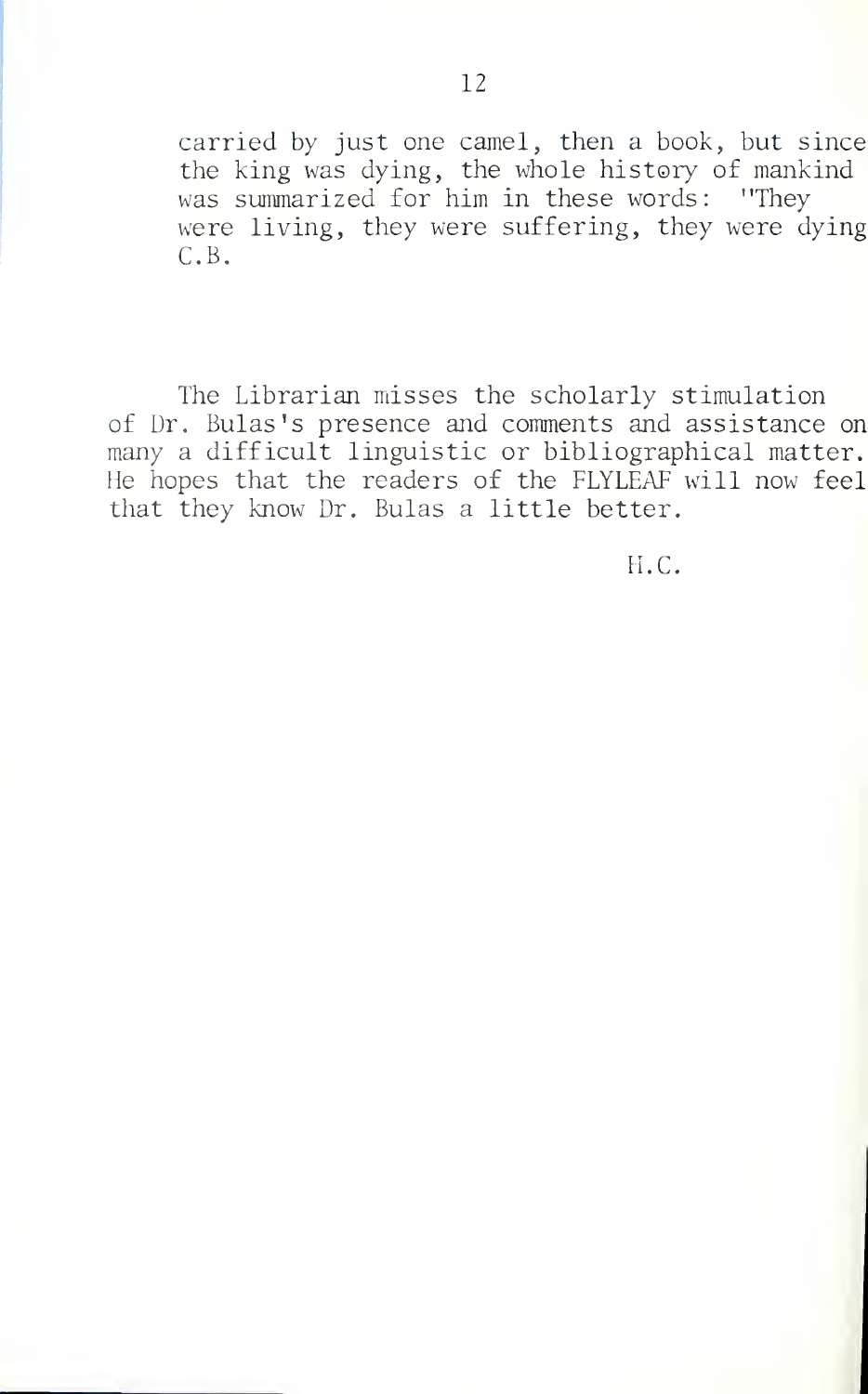# 13

# MBDRIAL GIFTS

| In memory of                       | Donor                                                                      |
|------------------------------------|----------------------------------------------------------------------------|
| Avary Hunt Alcorn                  | Mr. & Mrs. Charles M. Hickey                                               |
| William Preston Allen              | Mr. & Mrs. Durell Carothers<br>Mr. & Mrs. Sidney Schafer                   |
| Forest Lee Andrews                 | Palmer Bradley                                                             |
| T. J. Arnold                       | Mr. & Mrs. Floyd L. Scott                                                  |
| Warren S. Bellows                  | Mr. & Mrs. Isaac S. Brochstein<br>Mr. & Mrs. Raymond D.<br>Brochstein      |
|                                    | Mr. & Mrs. George R. Brown<br>Mr. & Mrs. Charles W. Hamilton<br>Sarah Lane |
|                                    | Lawrence S. Bosworth Mr. & Mrs. McIver Streetman                           |
| William Bridgwater                 | Mr. & Mrs. J. H. Freeman<br>Women's Faculty Club of<br>Columbia University |
| Mrs. Guy Bryan                     | Mr. & Mrs. Ben Neuhaus<br>Mr. & Mrs. McIver Streetman                      |
| Freeman Burford                    | Mr. & Mrs. Claud T. Fuqua, Jr.                                             |
| Lt. Comm. Roger B.<br>Chaffee, Jr. | Mr. & Mrs. George R. Brown                                                 |
| Mrs. Robert Chew                   | Mr. & Mrs. Ben Neuhaus                                                     |
| Eustace John Coel                  | Mr. & Mrs. Sidney Schafer                                                  |
|                                    | Mrs. Herbert Douglas Mr. & Mrs. M. N. Aitken                               |
| Mrs. Gordon Edge                   | Mr. & Mrs. Whitfield Marshall<br>Mr. & Mrs. P. G. Rehrauer                 |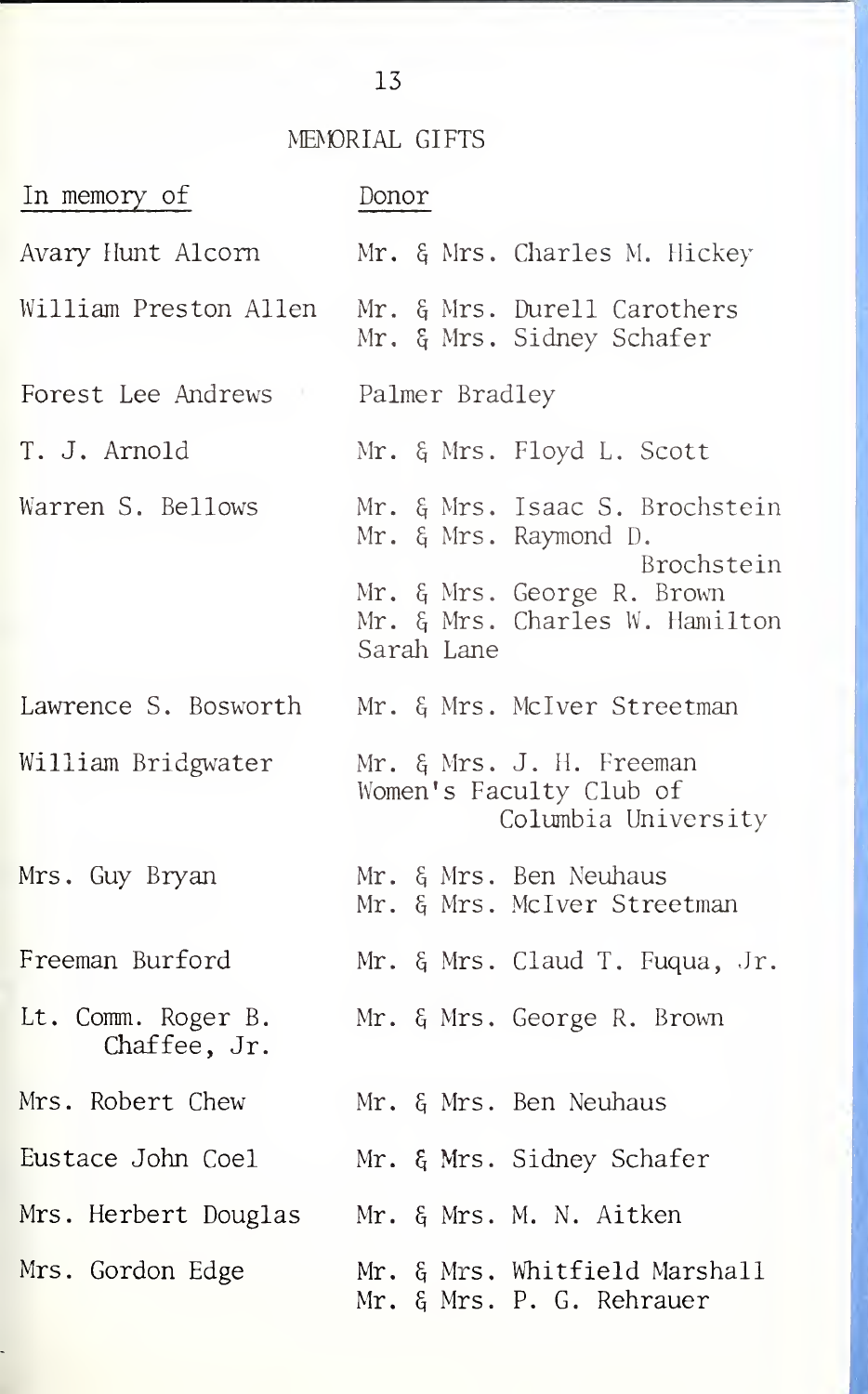|                                          | 14                                                    |
|------------------------------------------|-------------------------------------------------------|
| In memory of                             | $\sim 100$ km s $^{-1}$<br>Donor                      |
| Mrs. E. E. Fletcher                      | Mr. & Mrs. Howard Barnstone                           |
|                                          | Harris M. Forwood, Jr. Mr. & Mrs. Charles W. Hamilton |
| Dr. John Zell Gaston, C. A. Dwyer<br>Jr. | W. J. Dwyer and family                                |
| Fred H. Geffken                          | Mr. & Mrs. E. E. Sibert                               |
| W. J. Griffin                            | Mr. & Mrs. Claud T. Fuqua, Jr.                        |
| Lt. Col. Virgil I.<br>Grissom            | Mr. & Mrs. George R. Brown                            |
| Mrs. Roy Hofheinz                        | Mr. & Mrs. Raymond D.                                 |
|                                          | Brochstein<br>Mr. & Mrs. Durell Carothers             |
| Mrs. Mollie Huebner                      | Mr. & Mrs. John F. Woolsey                            |
| Jay R. Johnson                           | Mr. & Mrs. M. Arthur Kotch                            |
| Harry M. Johnston                        | Mr. & Mrs. George R. Brown                            |
|                                          | Jean Garrison Johnston Mr. & Mrs. Kenneth W. O'Meara  |
| Asa King                                 | Mr. & Mrs. R. A. Tsanoff                              |
| M. U. S. Kjorlaug                        | Mr. & Mrs. Ernest L. Vogt, Jr.                        |
|                                          | Mrs. Maude A. Lange Mr. & Mrs. Milton Blake           |
| Sr.                                      | Mrs. Richard E. Leigh, Dr. & Mrs. George V. Miller    |
| Allison Leonard                          | Dr. & Mrs. Edward F. Heyne, II                        |
| Mrs. Ethel Pearce<br>Lloyd               | Laura Stone McCulley                                  |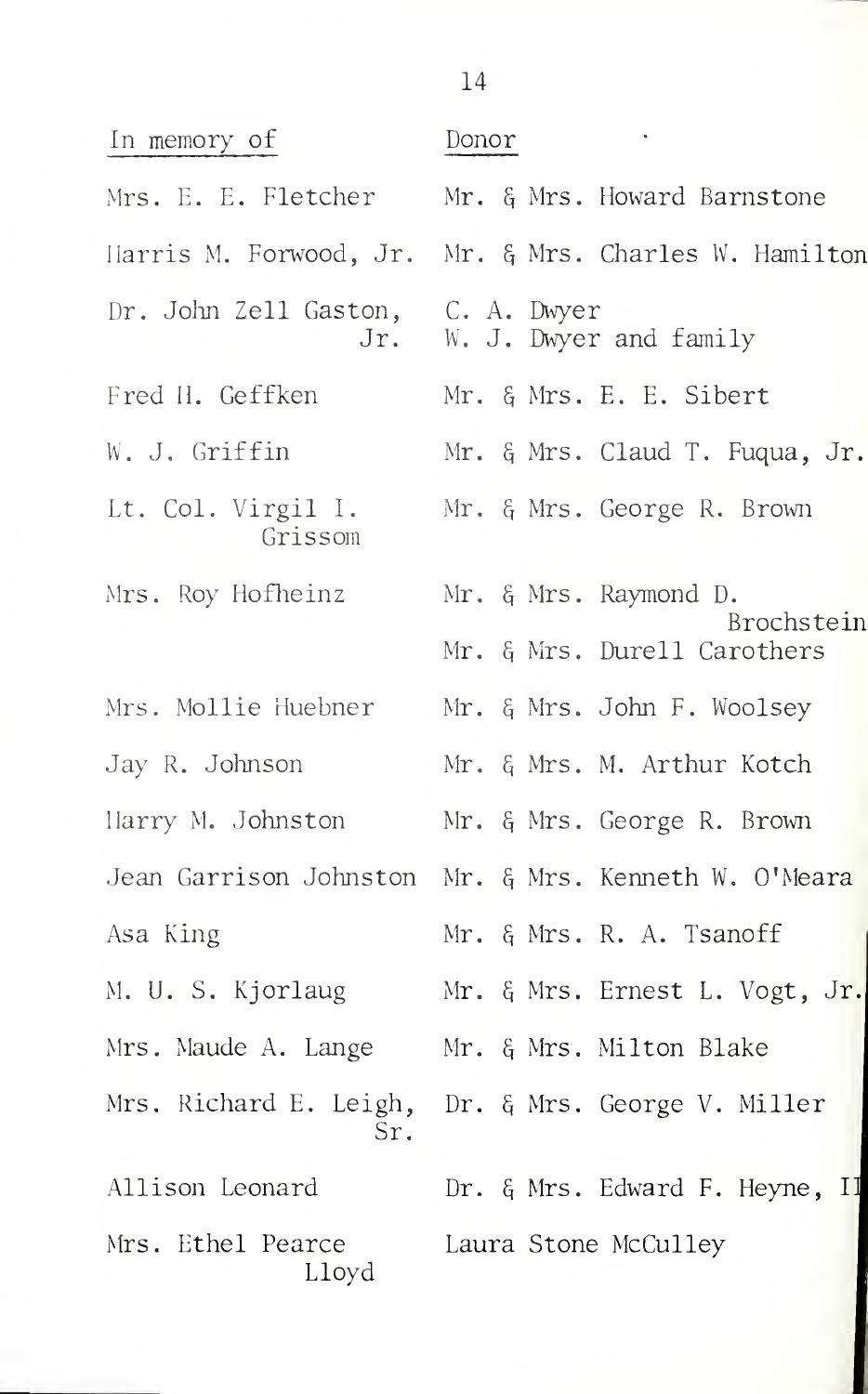| In memory of                                          | Donor                                                                                                                                |
|-------------------------------------------------------|--------------------------------------------------------------------------------------------------------------------------------------|
| McDowall                                              | Mrs. Dorothy Wilkinson Mr. & Mrs. T. R. Reckling, III                                                                                |
|                                                       | Mrs. Alan D. McKillop Mr. & Mrs. Floyd S. Lear                                                                                       |
| Mrs. Maurice Meynier                                  | Mr. & Mrs. Andre Bourgeois                                                                                                           |
| Fannie Bess Emery<br>Montgomery                       | Mr. & Mrs. J. T. McCants                                                                                                             |
| Mrs. Margery O'Brien John H. Crooker, Jr.<br>Morrison | Mr. & Mrs. Alvin S. Moody                                                                                                            |
|                                                       | Mrs. Inger Mortensen Frank M. Black Junior High<br>School Faculty                                                                    |
| Mrs. Ella Campbell<br>Myer                            | Mr. & Mrs. H. D. C. Carmouche<br>Mrs. Selden Leavell<br>Mrs. Willis Slaughter<br>Mr. & Mrs. McIver Streetman<br>Mrs. Ethyl R. Vinson |
| Henry G. Nelms                                        | Mr. & Mrs. George R. Brown<br>Mr. & Mrs. Charles I. Francis<br>Mr. & Mrs. Alvin S. Moody<br>Dr. & Mrs. Jack R. Winston               |
| Ralph G. Nichols                                      | Mr. & Mrs. P. C. Butler                                                                                                              |
| Percy D. Northcutt,<br>Jr.                            | Mrs. Gus Cranz                                                                                                                       |
| Mrs. J. H. Painter,<br>Jr.                            | Mr. & Mrs. Durell Carothers                                                                                                          |
| Wesby Parker                                          | Mr. & Mrs. Claud T. Fuqua, Jr.                                                                                                       |
| James H. Peters                                       | Mr. & Mrs. J. Frank Jungman                                                                                                          |

15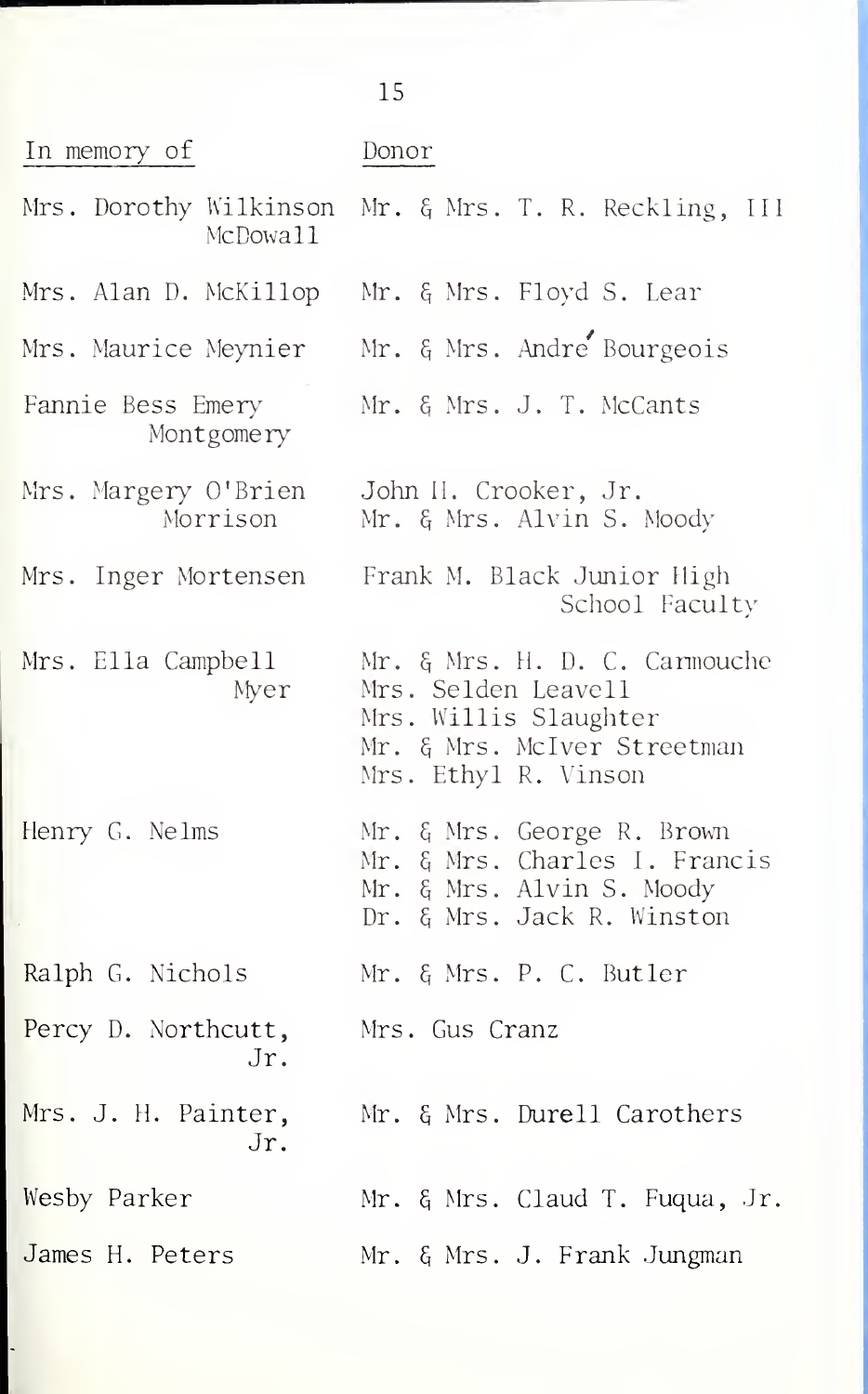|                                 | $\bullet$<br>16                                                                                                                                                                                 |
|---------------------------------|-------------------------------------------------------------------------------------------------------------------------------------------------------------------------------------------------|
| In memory of                    | Donor                                                                                                                                                                                           |
| Mrs. Angie Shawler<br>Poorman   | Mr. & Mrs. J. Frank Jungman                                                                                                                                                                     |
| Morris M. Raney                 | Mr. & Mrs. A. Lawrence Lennie                                                                                                                                                                   |
| Mrs. Mary Charlotte<br>Read     | Mr. & Mrs. R. E. Cowan, Jr.<br>John M. Lennie<br>Mrs. C. H. Neblett<br>Mrs. Nell Noel<br>Mr. & Mrs. J. Doyle Smith<br>Mrs. Robert B. Turner<br>Mrs. Neal Woods<br>Mr. & Mrs. Frank Zumwalt, Jr. |
| C. J. Rollo                     | Mr. & Mrs. George R. Brown                                                                                                                                                                      |
|                                 | Lillie S. Settegast Mr. & Mrs. Henry Latimer<br>Collier, III                                                                                                                                    |
|                                 | Walter B. VanWart Mr. & Mrs. Charles W. Hamilton                                                                                                                                                |
|                                 | Mrs. Sidney J. Weinberg Mr. & Mrs. George R. Brown                                                                                                                                              |
| Joe Weingarten                  | Mr. & Mrs. George R. Brown<br>C. A. Dwyer<br>Mr. & Mrs. Charles W. Hamilton<br>Mr. & Mrs. Wendel D. Ley<br>Mr. & Mrs. Alvin S. Moody                                                            |
| Carl White                      | Mrs. Carl White<br>Dr. C. Michael White                                                                                                                                                         |
| Lt. Col. Edward H.<br>White, II | Mr. & Mrs. George R. Brown                                                                                                                                                                      |
| Mrs. Willett Wilson             | Mr. & Mrs. J. Frank Jungman                                                                                                                                                                     |
| L. F. Worthing, Sr.             | Mr. & Mrs. George R. Brown                                                                                                                                                                      |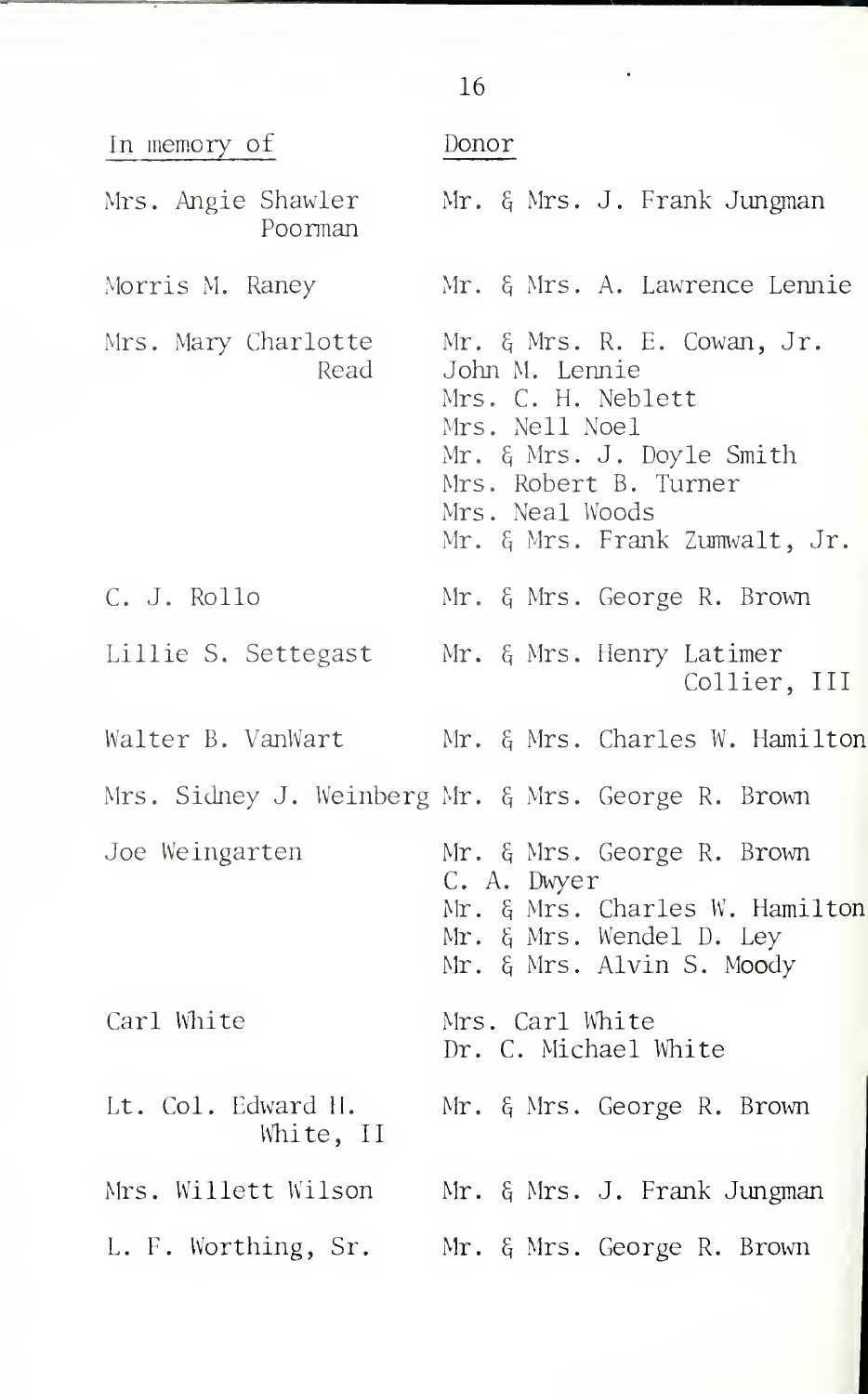#### FRIENDS OF THE FONDREN LIBRARY

### AT RICE UNIVERSITY

President, William Y. Ballew, Jr. Vice-President, Mrs. C. M. Fludspeth Membership Secretary, Mrs. Charles W. Hamilton Treasurer, Charles W. Hamilton

## BOARD OF DIRECTORS

Mrs. Albert Fay Roger Goldwyn J. Frank Jungman Mrs. Ralph D. Looney Mrs. Preston Moore Frank Vandiver

Edward Norbeck, Editor, the FLYLEAF Raemond Craig, Publication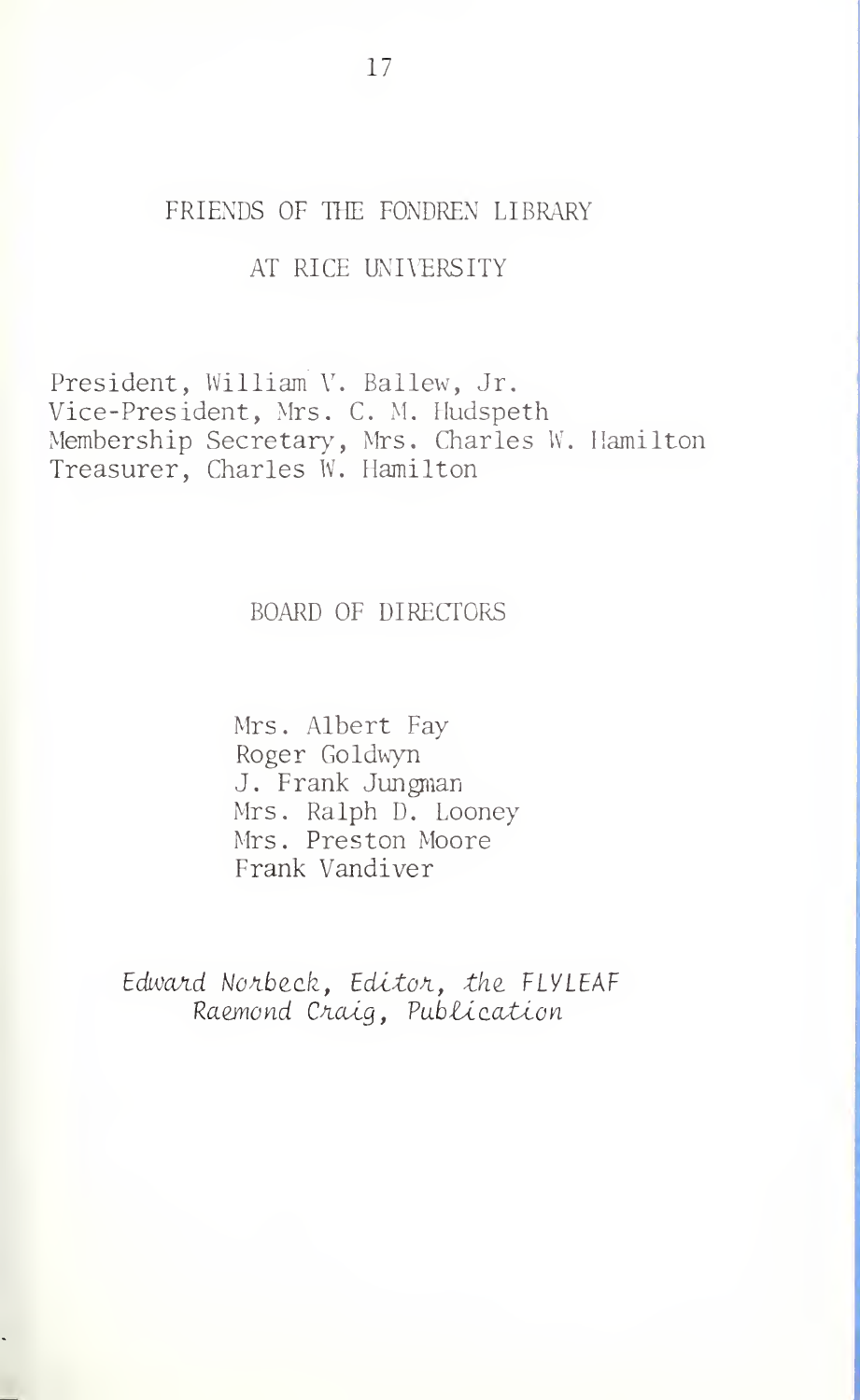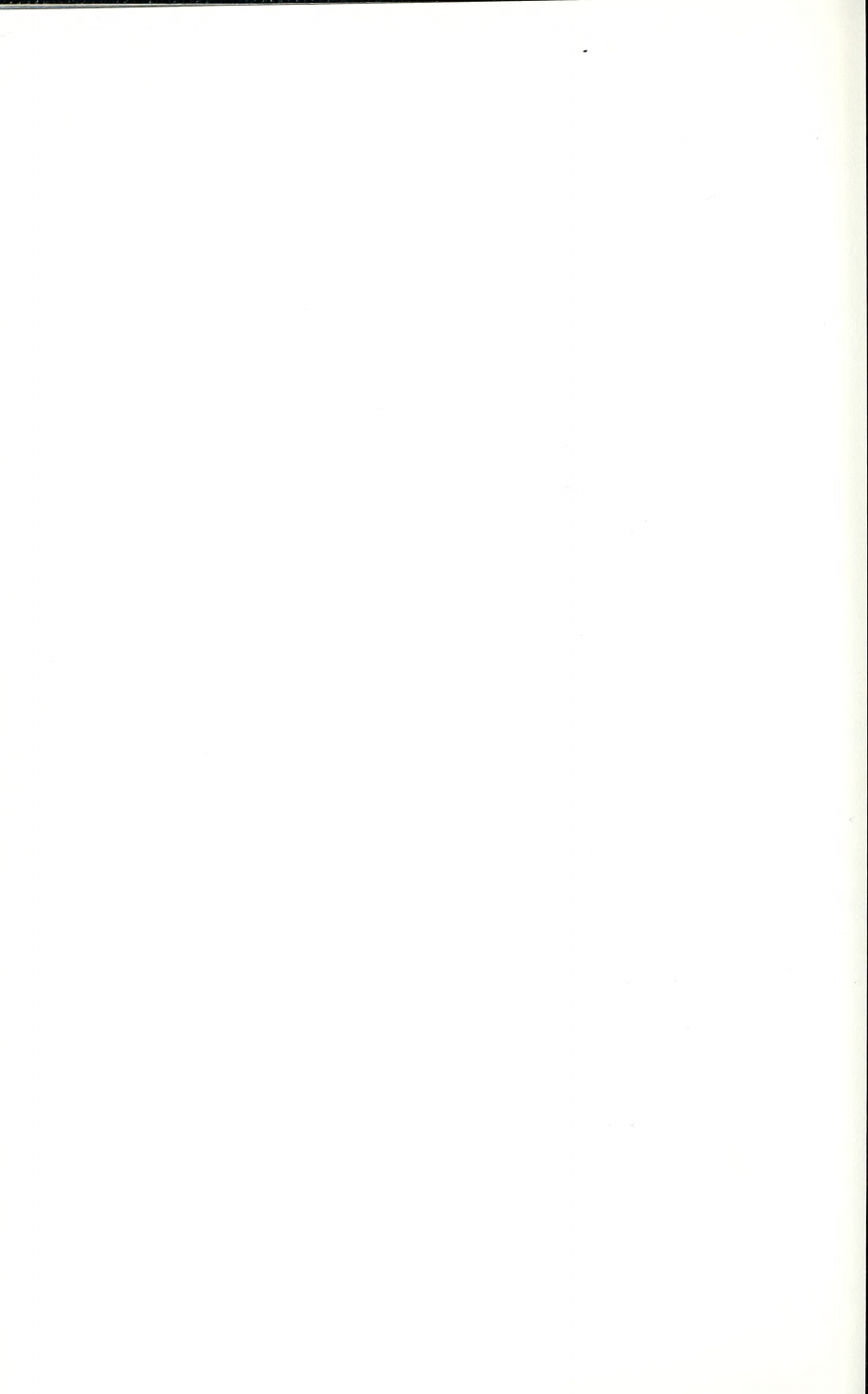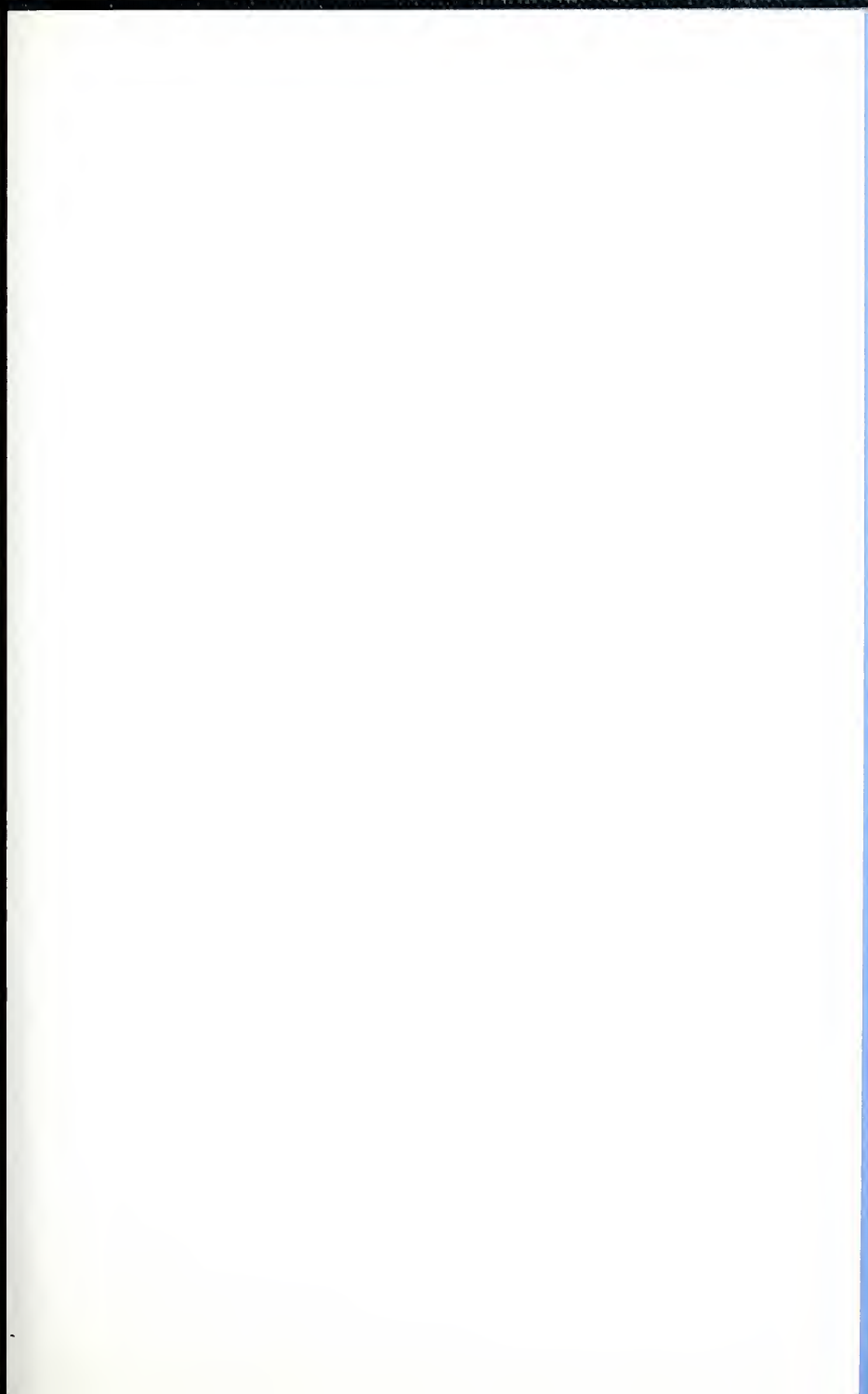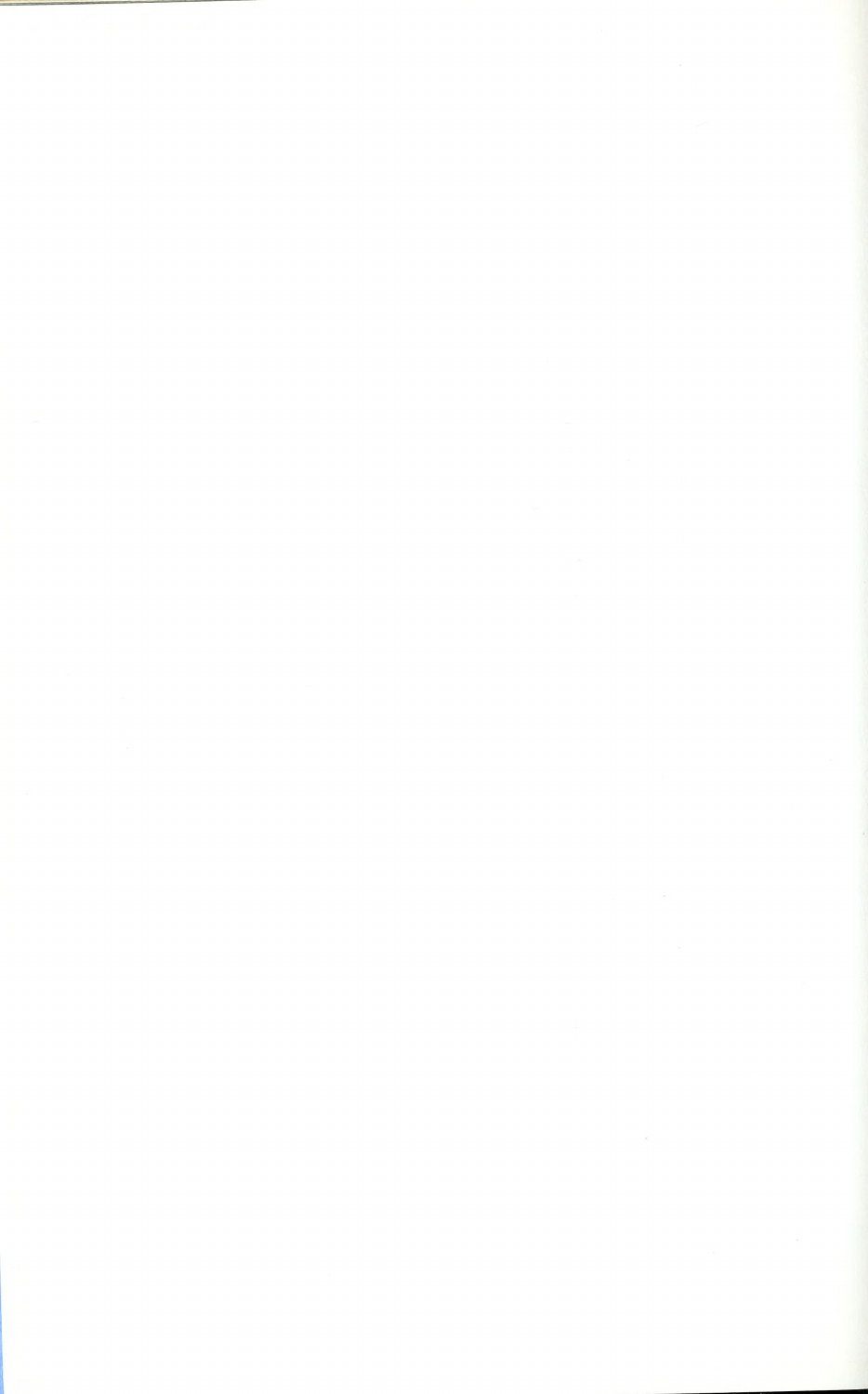